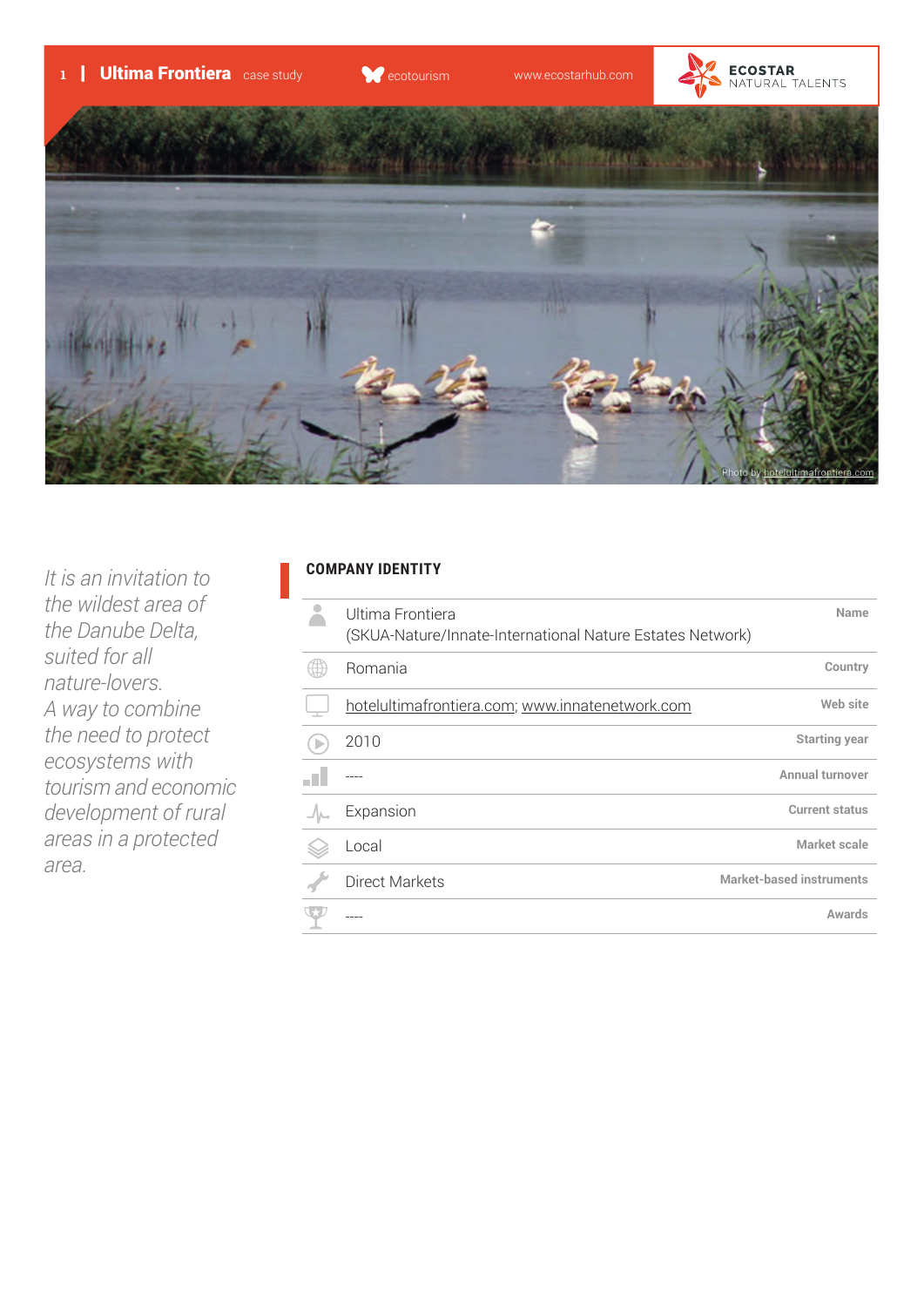

#### **FROM IDEA TO BUSINESS**

The initiative is part of the Innate-International Nature Estates Network and linked to SKUA Nature, consisting of large public or private reserves where it's possible to stay in exclusive lodges or hotels in the middle of nature, entirely organized for nature photography and nature tourism. The Network includes reserves in several countries that help people to observe or photograph the main target species of that area. Such places allow people to explore wild lands on their own with relaxing walks, by electric cars, or accompanied by expert guides searching not only for birds and mammals but also butterflies, dragonflies, amphibians, reptiles, plants, etc. In addition to top bird-watching and wildlife experiences, there is also the possibility to try out "hide photography", that is, photography from a specially built shelter.

The "Ultima Frontiera" initiative is in a landscape of almost 1.000 ha of wilderness, on the border area of the Chilia arm, between Romania and Ukraine, in Periprava. It was launched in 2010 and is managed by a private company, Ultima Frontiera SRL.

The SKUA approach requires the reinvestment of part of the revenues from nature tourism activities to stimulate action for nature conservancy and biodiversity studies.

# **ACTORS INVOLVED**

| $\Omega$ | Mix public-private                                                   | <b>Promoters</b>  |
|----------|----------------------------------------------------------------------|-------------------|
| تعرف     | Private (Ultima Frontiera, Innate Network)                           | <b>Developers</b> |
| $-$ \$   | Private (Ultima Frontiera SRL, nature photographers<br>and tourists) | Investors         |